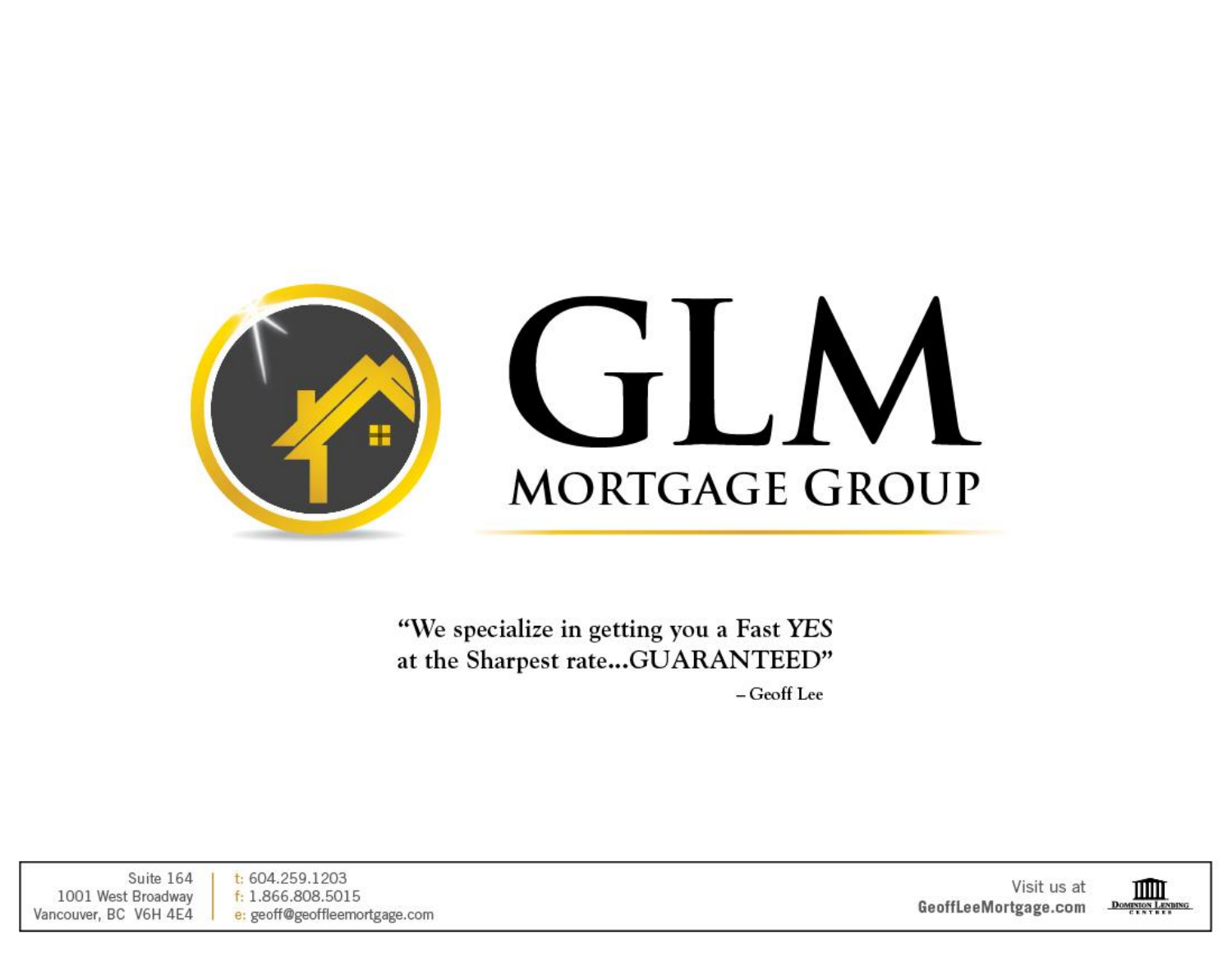# So you've decided to get a mortgage? How does it work?

# Your first step is to **Get Pre-approved!**

After considering what you can afford and filling out our completely confidential online **application**, GLM Mortgage Group can put a preapproval together for you. Based on income verification (the Client providing documents such as latest paystubs, job letters, etc.), GLM Mortgage will look at your financial situation and credit history and decide the maximum mortgage that you can afford. This process locks in current rates and will reserve them for up to 120 days. If rates go up in the following 120 days you are assured the "pre-approved" rate that you locked in at. If rates go down in the following 120 days, you can still take advantage of the lower rate.

Your Mortgage Specialist will ask for income verifying documents such as:

- Notices of Assessments from the latest 2 years. These are the notices that Canada Revenue Agency send back to you after you've done your taxes in the spring.
- T4s the notices your place of employment gives you in the spring.
- Letter of Employment
- Latest paystub
- Other documents that support Self Employed, also known as Business For Self (BFS), bank statements, etc.

Your second step is get a **Purchase Agreement**. Once you've found a home or property that you want to purchase you will, based on your preapproval, sign a purchase agreement. This will be sent to your Mortgage Specialist who will begin to put together the best mortgage package available to you by resourcing the over 90 Lenders available.

#### The third step is to **Get the Mortgage**!

The following are key considerations in the mortgage process.

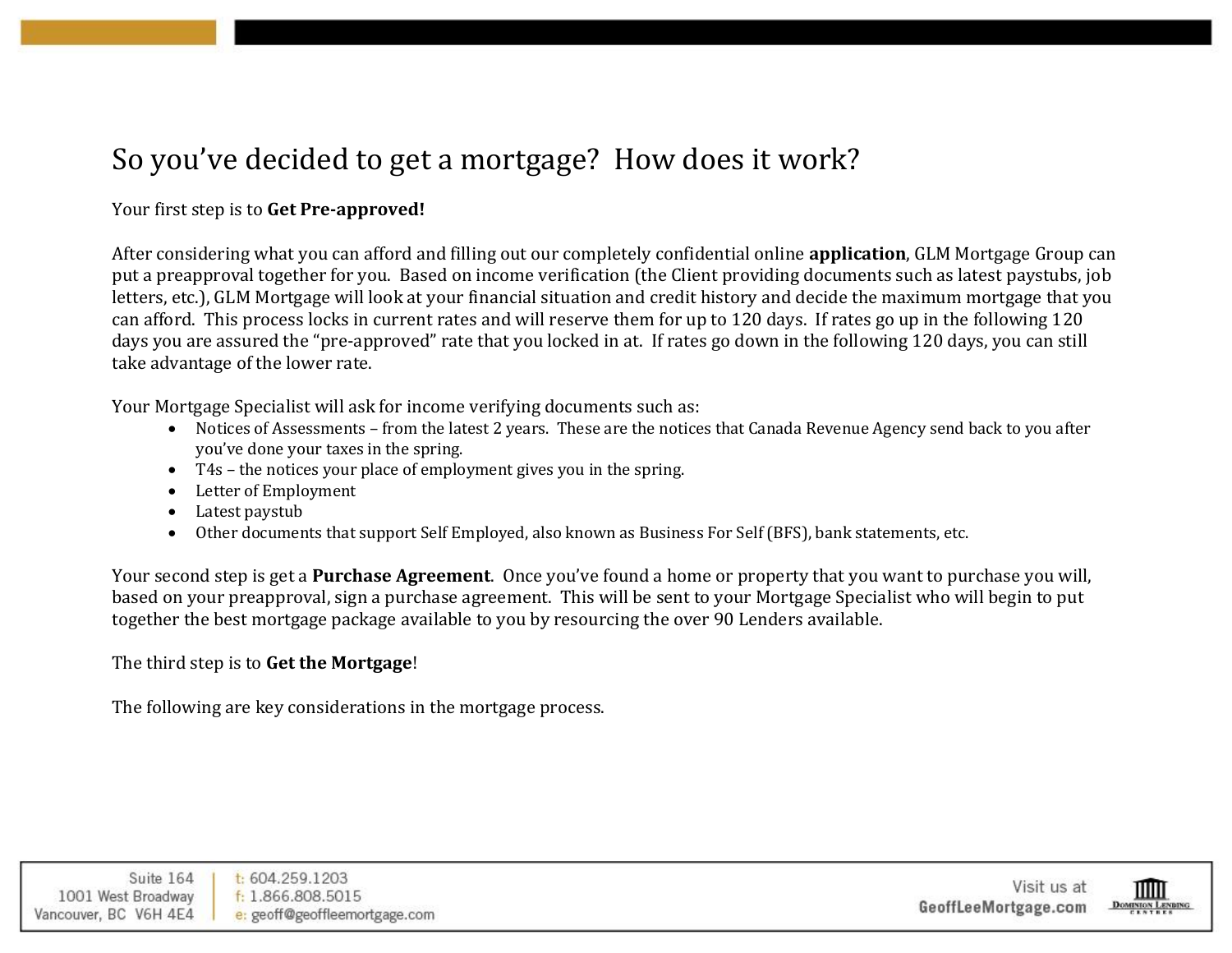#### **Marital Status**

Are you married? Single? Divorced? Or even just separated? Lenders want to know what your marital status is. In the case of someone who is separated or divorced you will likely be required to show proof of the separation or divorce in the form of a legal document.

#### **Dependents**

How many dependents do you have? Do you have spousal liability or parental obligation? You will likely be required to show documentation of the legal agreement that you have with all parties involved.

#### **Residency**

Are you a Canadian citizen living in Canada? Are you a new Canadian? Are you a non-resident buying property in Canada? Are you a permanent resident, landed immigrant or perhaps a foreigner wanting to buy investment property? You will need to show legal documentation that defines what your resident status is.

#### **Types of Property Purchases**

What kind of property are you interested in? A farm? An acreage? A property that hasn't been built yet? Different Lenders view different properties differently! Every Lender has their way of viewing a property and has standards appropriate to their views. This means that not all Lenders view properties in the same way. It is very important to know what options are out there for unique property purchases.

### **Amount of Properties**

Usually, Lenders will not like their clients to own more than 4 properties at a time, including their primary residence. This is because there is a difference between residential mortgages and commercial mortgages. However, there are Lenders out there that will allow ownership of more than 4 properties at one time. It's just a matter of finding the ones who do!



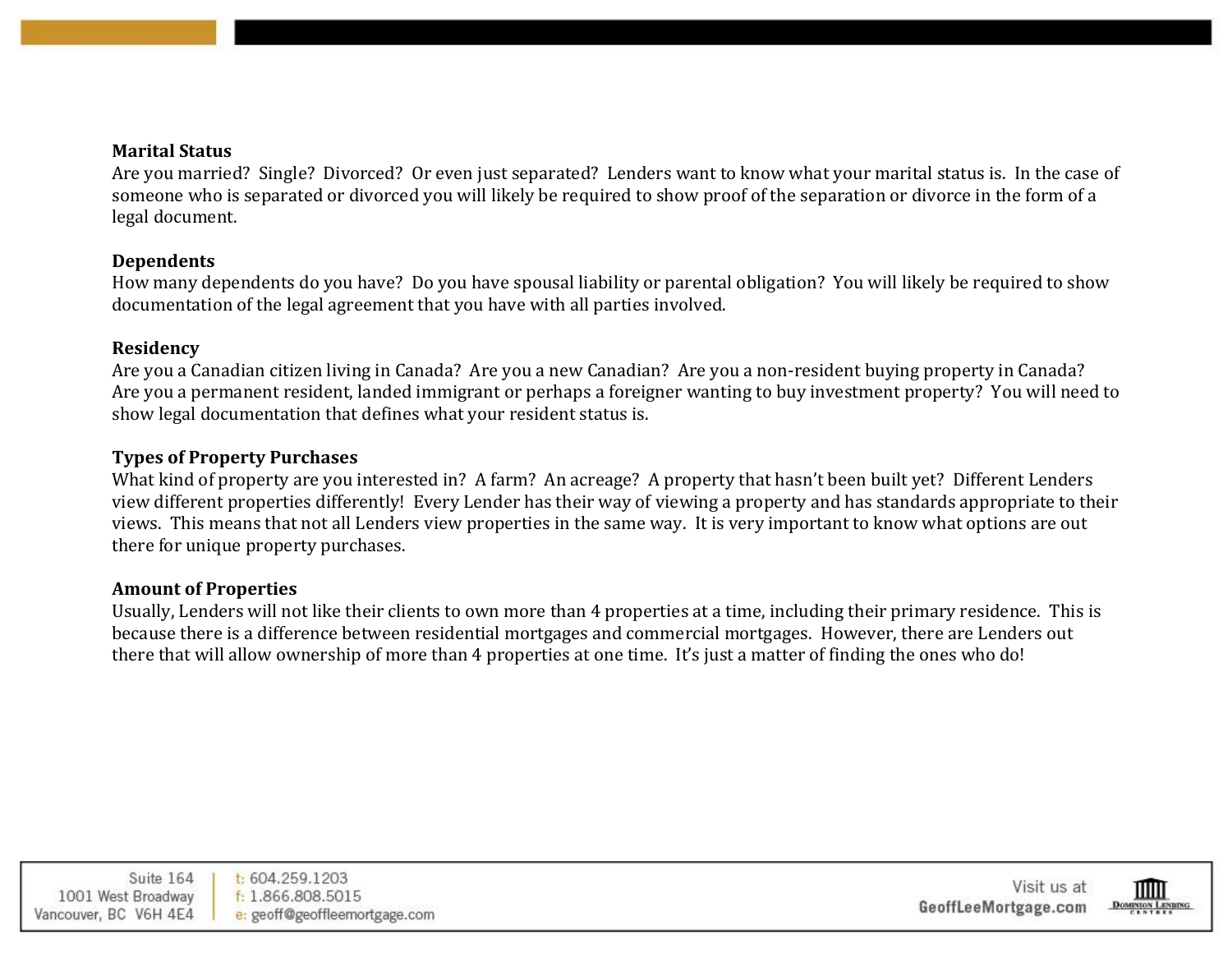### **Income**

This is the most important part of the mortgage process, showing what kind of income you have. Lenders need to see that you have ongoing income available. There are 2 ways to show income; employment and other income.

- 1. Employment
	- a. Employed by an Employer the Lender will want to know if you are new to your current job or if you are on probation. They will want to know how long you've been working at your present job and how long you have been working in your current industry. For example, if you a nurse, the Lender will want to know how long you've been working at your present work and how long, including your present job, you've working in the Health Care Industry. The Lender will want to see documents such as Letters of Employment and your latest paystub. The Lender may ask you for even more information if they deem that necessary.
	- b. Self Employed or Business for Self (BFS) With tighter guidelines from the Lenders these days, anyone who is self-employed are perceived as higher-risk applicants. Ironically, often times these applicants have successful businesses as lawyers, doctors, investors, etc. Generally speaking, entrepreneurs hate paperwork, have more complex income and have intricate business holdings. To support someone who has Business for Self, they need someone who will ask the right questions that will map out the applicant's finances so their deal is done efficiently and correctly.

There are 2 ways to state income for someone who has Business for Self:

- 1. Stated Income
	- a. The business is either a Proprietorship or a Corporation
	- b. The history of your business shows that your income is reasonable to your industry, even if you state a lower personal income to Canada Revenue Agency.
- 2. Income Qualify
	- a. If your personal income is high enough then your income is qualified through your Notices of Assessment.

2. Other Income – This includes income that is not generated though employment or self- employment. Income such as pensions (like Canada Pension Plan, Old Age Security, etc), and rental properties are examples of income that are not generated through employment.

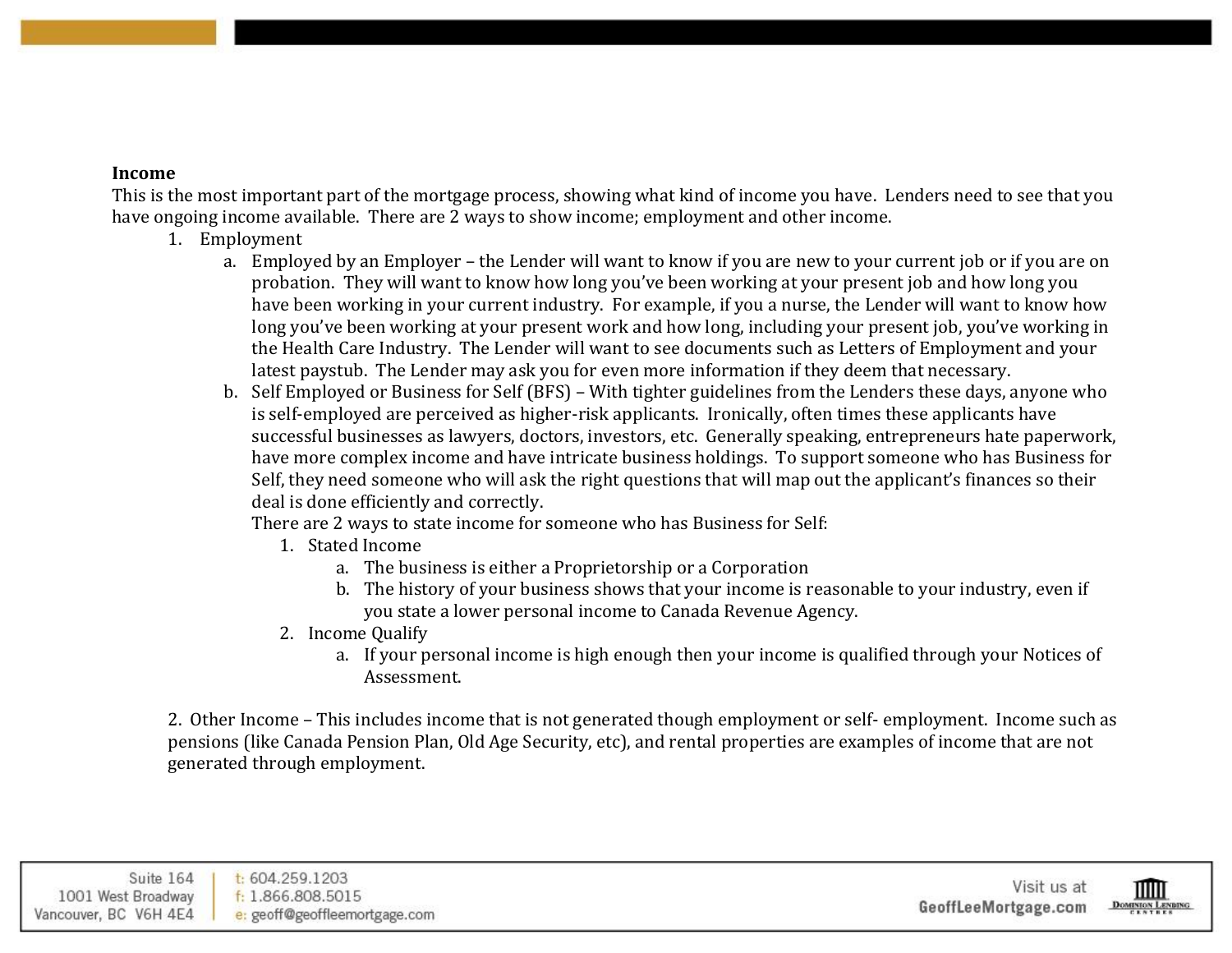#### **Assets**

Assets include the money that you currently have saved. For example, RRSP, TFSA, Life Insurance, are all forms of assets. Assets also include items that you own such as vehicles, leisure vehicles, and even household items. The accumulation of the worth of all these assets are called *net worth*. Lenders prefer clients with positive net worth. It is important to know what items you own that have value.

### **Liabilities**

Liabilities include anything that require payment from you. Credit cards, car loans, lines of credit and mortgages are just a few types of liabilities that you may have. The Lender takes the liabilities that you have and compares it to the income that you make to decide what kind of payments you can afford toward a mortgage. This is called *debt servicing*. Usually this is stated as a percentage of your income. Lenders all have different standards or amounts that they will set as acceptable debt servicing. In other words, the Liabilities you have will be looked at differently from one Lender to the next.

# **Types of Mortgages**

There are many different types of mortgages that you can get. The challenge is to find the one that best suits your situation. For instance, if you want to move in to a house that needs a significant amount of improvements you can apply for a Purchase Plus mortgage which gives allowance for renovation. Or perhaps you have an excellent interest rate and want to move your present mortgage to the new purchase, yet you need more money. Depending on the original mortgage, you can blend your mortgage to have your excellent interest rate and with any new money you need you would have to negotiate a new interest rate with the Lender. Or perhaps you would like to consolidate all your debts. There is a viable option for that as well. There are many types of mortgages. Using an experienced Mortgage Specialist will ensure you are aware of all your options.

# **Mortgage Payments**

Amortization is the amount of time it will take to pay off your mortgage. There are options of paying off your mortgage in several increments such as 25 years, 30 years, or, rare as it is, 35 years. The longer your amortization is, the smaller your mortgage payment will be. Longer amortizations are actually a great way of paying your mortgage down faster. For instance, if your bi-weekly mortgage payment is \$400 and you decide to make \$500 bi-weekly payments, the additional \$200 per month goes toward the principal of your mortgage, resulting in savings of thousands of dollars in interest as well as paying your mortgage off faster.

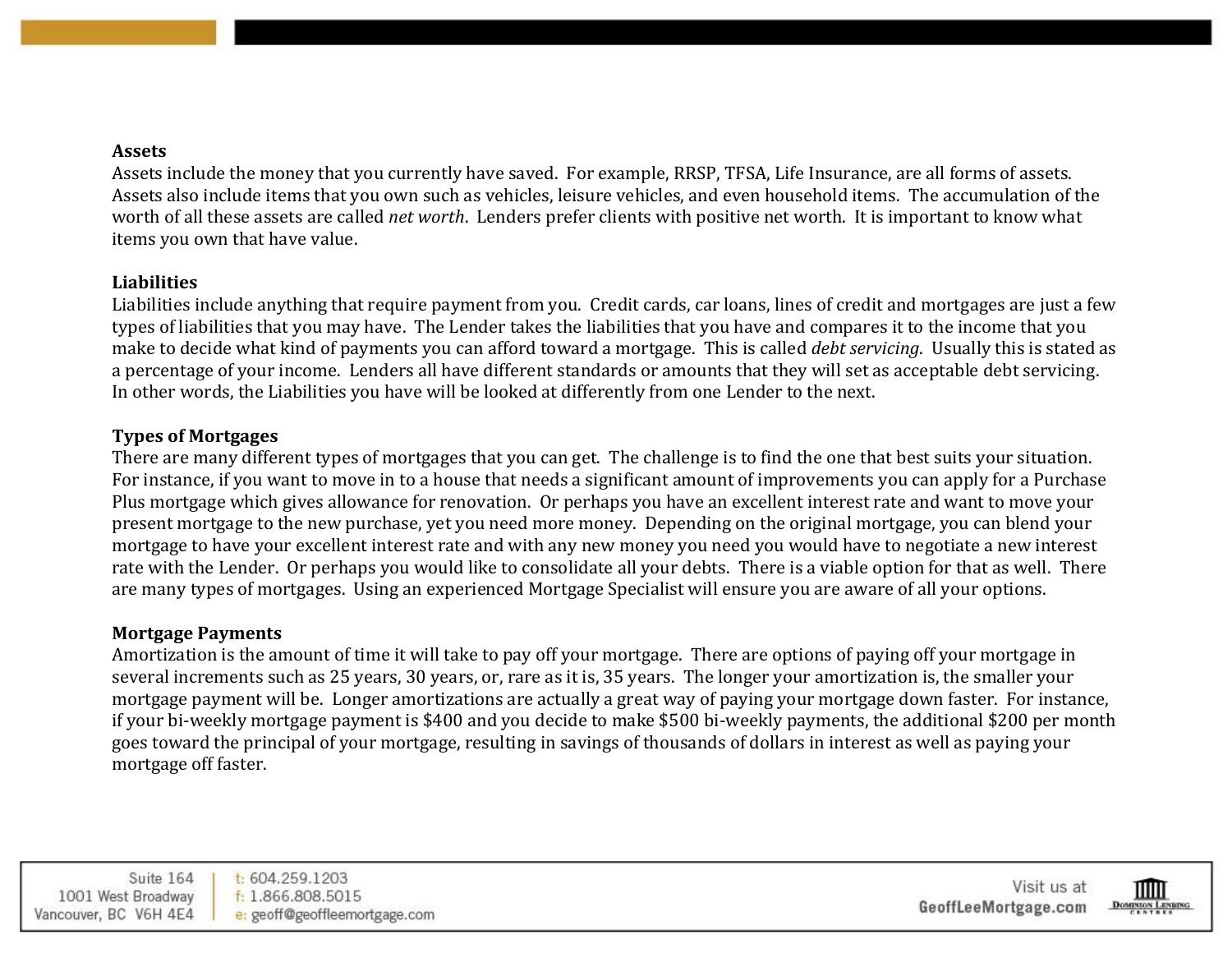#### **Down Payment**

This is one of the most important parts of getting a mortgage. Before a Lender will finance your home you need to supply your own money upfront before you can qualify for a mortgage. You need to have a down payment saved. Or at least have the resources to create a down payment such as Lines of Credit, a gift from relatives, borrowed money from an employer and even unconventional ways such as credit cards. This is not an exhaustive list but shows that there are several possibilities to getting a down payment from places other than savings.

Your down payment will need to be at least 5% of the purchase price. If you can make your down payment over 20% of the purchase price you will save on insurance costs that are mandatory for any purchase with a down payment of less than 20%. This mandatory insurance can be as much as 3.15% of your purchase price. It all depends on the amount of down payment that you have. Mortgage Loan insurance will assume responsibility for the loan and pay the outstanding principal and interest if, for some reason, you default on your mortgage. This is mandatory in Canada. You can either pay for this insurance upfront, but most people add it on to the monthly mortgage payments.

#### **Closing Costs**

You will need to show that you can afford to pay closing costs (usually 1.5% of your requested mortgage). This is on top of your down payment and it includes costs for lawyer, title insurance, appraisals, etc. There is no cost for using a Mortgage Broker unless, in rare occasions, there are extraordinary circumstances that warrant a significant amount of extra work from your Mortgage Specialist.

### **Documents**

We give you a concise list of what you need to provide. You have the option of giving us permission to obtain some of the documents from you such as bank statements and letters of employment. We will work with you to obtain all the necessary documentation that you need to obtain your mortgage. Our experience gives us the patience and understanding of how to move forward in obtaining documents and knowledge of what to look for. Our relationships with Lenders and our reputation pave the way to smooth negotiations.